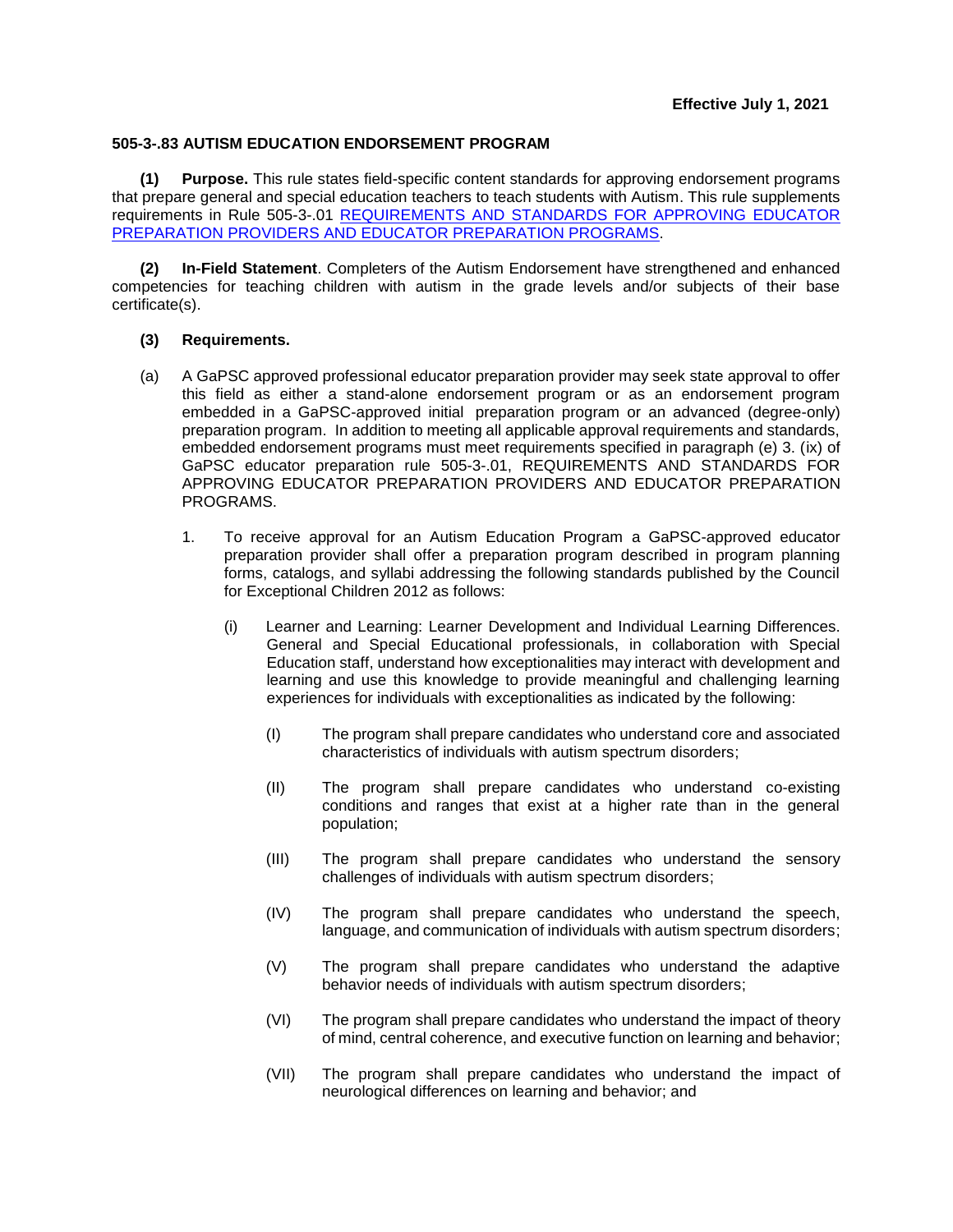- (VIII) The program shall prepare candidates who understand the impact of selfregulation on learning and behavior.
- (ii) Learning Environments. General and Special Educational professionals, in collaboration with Special Education staff, create safe, inclusive, culturally responsive learning environments so that individuals with exceptionalities become active and effective learners and develop emotional well-being, positive social interactions, and self-determination as indicated by the following:
	- (I) The program shall prepare candidates who plan instruction for independent functional life skills and adaptive behavior that enhances full community participation;
	- (II) The program shall prepare candidates who plan and implement instruction and related services for individuals with autism spectrum disorders that is both age-appropriate and ability-appropriate; and
	- (III) The program shall prepare candidates who use specialized instruction to enhance social participation across environments to include formal and informal social interactions.
- (iii) Curricular Content Knowledge. General and Special Educational professionals, in collaboration with Special Education staff, use knowledge of general and specialized curricula to individualize learning for individuals with exceptionalities as indicated by the following:
	- (I) The program shall prepare candidates who understand evidence-based career/vocational transition programs for individuals with autism spectrum disorders;
	- (II) The program shall prepare candidates who provide pragmatic language instruction and other specialized instruction that facilitates social skills;
	- (III) The program shall prepare candidates who provide individuals with autism spectrum disorders strategies to avoid and repair miscommunications;
	- (IV) The program shall prepare candidates who plan instruction for independent functional life skills and adaptive behavior;
	- (V) The program shall prepare candidates who plan and implement instruction and related services – with enhanced knowledge of assistive technology for individuals with autism spectrum disorders that is both age-appropriate and ability-appropriate; and
	- (VI) The program shall prepare candidates who plan systematic instruction based on learner characteristics, interests, and ongoing assessment.
- (iv) Assessment. General and Special Educational professionals, in collaboration with Special Education staff, use multiple methods of assessment and data-sources in making educational decisions as indicated by the following:
	- (I) The program shall prepare candidates who demonstrate specialized terminology used in the assessment of individuals with autism spectrum disorders;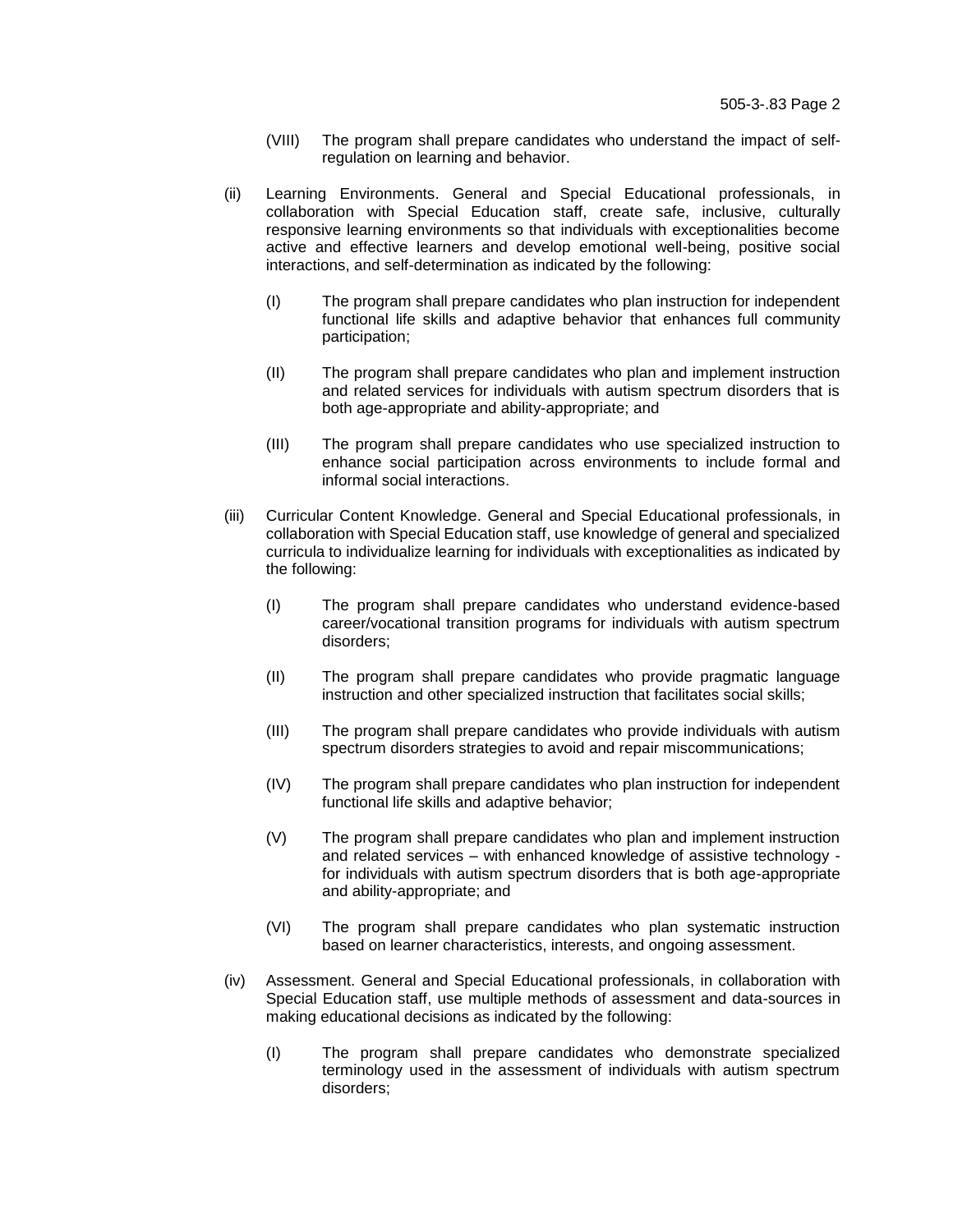- (II) The program shall prepare candidates who understand assessments of environmental conditions that promote maximum performance of individuals with autism spectrum disorders:
- (III) The program shall prepare candidates who understand components of assessment for the core areas for individuals with autism spectrum disorders:
- (IV) The program shall prepare candidates who can identify individual strengths, skills and learning preferences;
- (V) The program shall prepare candidates who select, adapt and use assessment tools and methods to accommodate the abilities and needs of individuals with developmental disabilities/autism spectrum disorders;
- (VI) The program shall prepare candidates develop strategies for monitoring and analyzing challenging behavior and its communicative intent; and
- (VII) The program shall prepare candidates who conduct functional behavior assessments that lead to development of behavior support plans
- (v) Instructional Planning and Strategies. General and Special Educational professionals, in collaboration with Special Education staff, select, adapt, and use a repertoire of evidence-based instructional strategies to advance learning of individuals with exceptionalities as indicated by the following:
	- (I) The program shall prepare candidates who are aware of specialized curriculum designed to meet the needs of individuals with autism spectrum disorders;
	- (II) The program shall prepare candidates who match levels of support to changing needs of the individual;
	- (III) The program shall prepare candidates who implement instructional programs that promote effective communication skills using verbal and augmentative/alternative communication systems for individuals with autism spectrum disorder;
	- (IV) The program shall prepare candidates who provide specialized instruction for spoken language, reading and writing for individuals with autism spectrum disorders;
	- (V) The program shall prepare candidates who use instructional strategies that fall on a continuum of child-directed to adult-directed in natural and structured context;
	- (VI) The program shall prepare candidates who consistently use proactive strategies and positive behavioral supports;
	- (VII) The program shall prepare candidates who involve individuals with autism spectrum disorders in the transition planning process;
	- (VIII) The program shall prepare candidates who plan for transition needs including linkages to supports and agencies focusing on lifelong needs;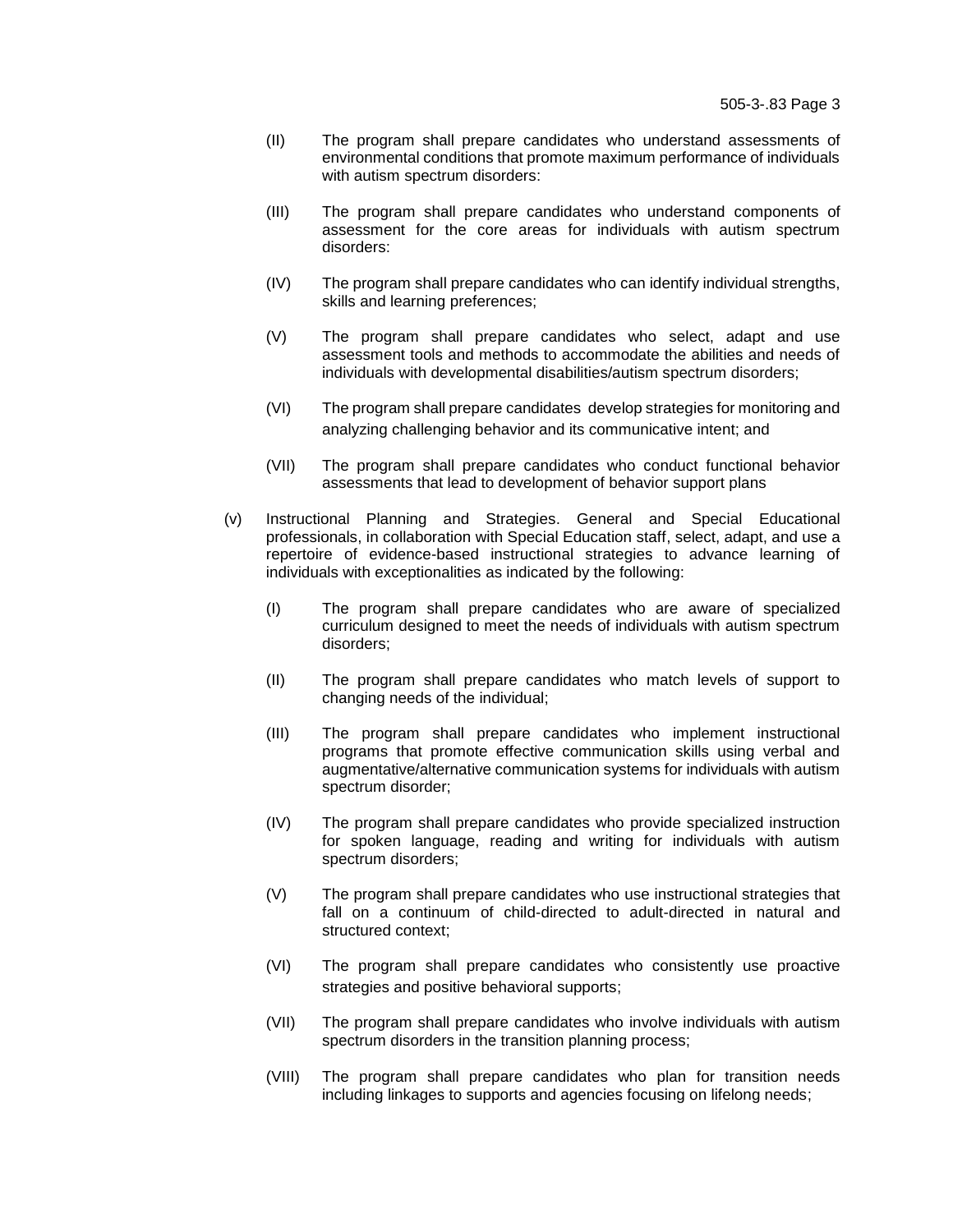- (IX) The program shall prepare candidates who demonstrate transfer, lifting and positioning techniques;
- (X) The program shall prepare candidates who structure the physical environment to provide optimal learning for individuals with autism spectrum disorders
- (XI) The program shall prepare candidates who provide instruction in selfregulation;
- (XII) The program shall prepare candidates who utilize student strengths to reinforce and maintain social skills;
- (XII) The program shall prepare candidates who plan instruction for independent functional life skills and adaptive behavior; and
- (XIV) The program shall prepare candidates who plan systematic instruction based on learner characteristics, interests, and ongoing assessment.
- (vi) Professional Learning and Ethical Practice. General and Special Educational professionals, in collaboration with Special Education staff, use foundational knowledge of the field and their professional Ethical Principles and Practice Standards to inform special education practice, to engage in lifelong learning and to advance the profession as indicated by the following:
	- (I) The program shall prepare candidates who understand definitions and issues related to the identification of individuals with developmental disabilities/autism spectrum disorders;
	- (II) The program shall prepare candidates who can identify continuum of placement and services available for individuals with autism spectrum disorders;
	- (III) The program shall prepare candidates who understand historical foundations and classic studies of autism spectrum disorders;
	- (IV) The program shall prepare candidates who understand the trends and practices in the field of autism spectrum disorders;
	- (V) The program shall prepare candidates who recognize theories of behavior problems of individuals with autism spectrum disorders; and
	- (VI) The program shall prepare candidates who understand perspectives held by individuals with autism spectrum disorders.
- (vii) Collaboration. General and Special Educational professionals, in collaboration with Special Education staff, collaborate with families, other educators, related service providers, individuals with exceptionalities, and personnel from community agencies in culturally responsive ways to address the needs of individuals with exceptionalities across a range of learning experiences as indicated by the following;
	- (I) The program shall prepare candidates who services, networks, and organizations for individuals, professionals, and families with autism spectrum disorders; and